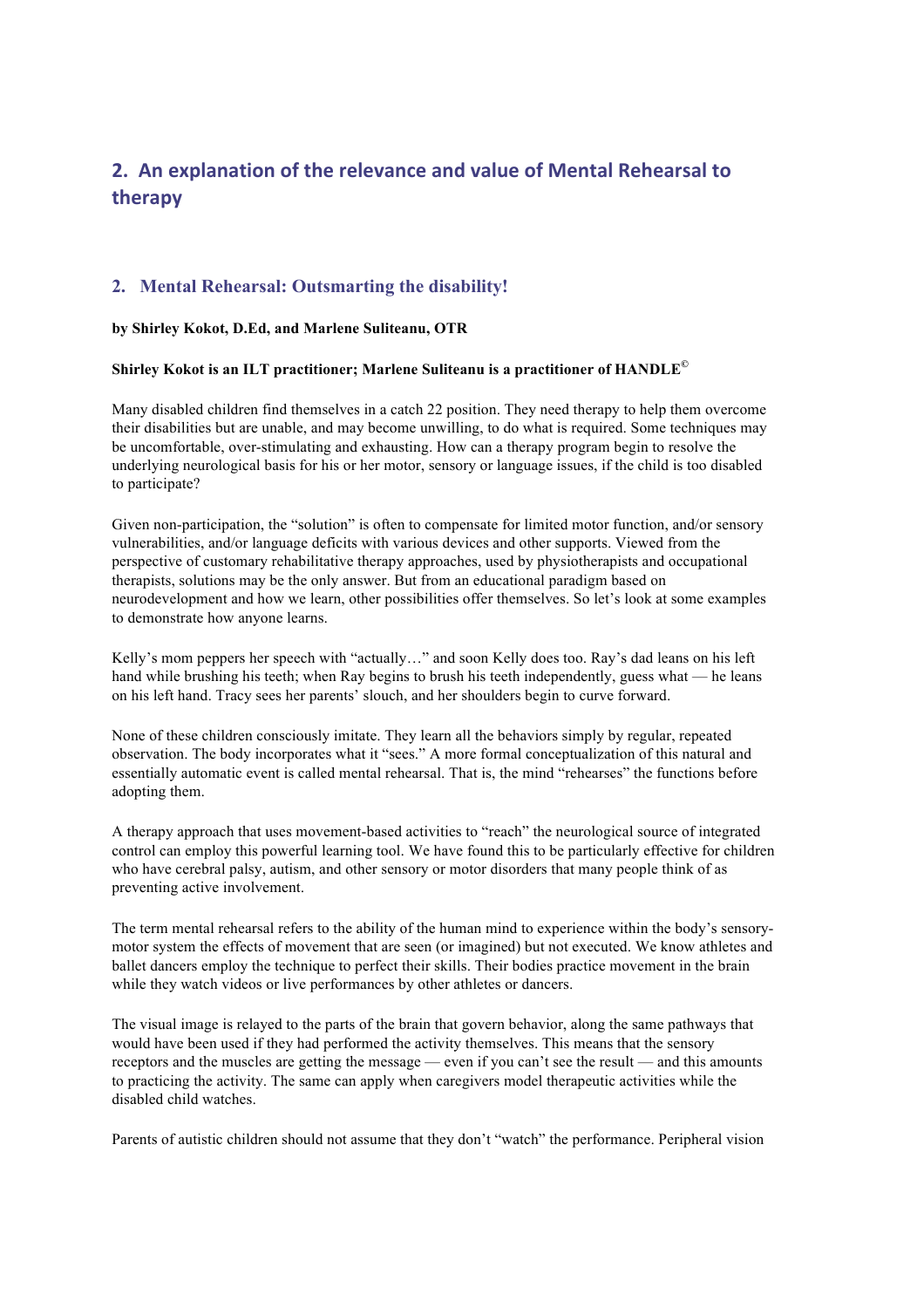often serves autistic children, who also listen equally well, even though they're not looking in the direction of the performance.

For those athletes and dancers, mental rehearsal results in the particular movement being carried out more efficiently than would have been the case without prior observation of similar movement. For children with disabilities, repeated and consistent mental rehearsal strengthens functions such as balance, muscle tone, coordinated movements and even tolerance for touch. After a while the person is able to perform the movement or receive sensory input. This technique is particularly useful with children who resist participating in therapy.

Let's look at some examples:

• Amy, adopted as an infant with fetal alcohol syndrome, had become accustomed to failure. She expected it at every turn. Her hypersensitivity to touch repelled the mere idea of a unique massage that could improve that tactility problem, so she refused to let Mom massage her.

By watching Dad give Mom the particular massage, daily, Amy's body began to reap the benefits. Although this sounds like remote control, the fact is that her brain's registering of the sensory information began to allow Amy's arms, back and legs to anticipate such touch as okay. Now she tolerates the massage herself.

• The two hemispheres of the brain are normally connected by a mass of nerve fibers called the corpus callosum. Jason was born without it, a condition known as agenesis of the corpus callosum. (Agenesis means not created.) The saying, "not knowing his right side from his left" was quite literal for Jason. He could not use either side of his body in coordination with the other. Everything was affected: language, feeding and dressing himself, walking, and so on.

He had received therapy for several years and was making many gains, including using both hands together, but he had trouble using them alternately. When the therapist demonstrated bouncing a beach ball first with the right hand, then with the left, dribbling it in front of him that way, he watched, giggling at the new activity. He began to bounce with both hands at the same time. Dad took the ball, to demonstrate the alternate-hand dribbling. Jason ran over to him and watched him intently. The child's hands started to move like his dad's, and before long his hands reached for the ball and he did it!

• When Moira was five a freak accident paralyzed her right arm and leg, stole language, and limited her field of vision. After her fractured skull began to heal and her hair grew back, she still had a long road of rehabilitation ahead of her. Some of the therapeutic activities designed to re-establish interhemispheric integration – communication between her intact right hemisphere and the damaged left – challenged and frustrated her.

The resulting stress led to her rejecting any participation in the exercise program. But she didn't mind watching her older brother and sister (who volunteered) do her exercises for her! Of course she thought she was getting away with something, but mental rehearsal gradually improved her use of her right arm and leg, her ability to communicate, and even her eye focus.

Just because a disability prevents full participation in a therapy program, does not mean that a child is stuck there. Nor does a stubbornly uncooperative child lose out. Mental rehearsal, employed in our respective practices, has proved a reliable and effective door past the barriers of disability, to the neurological causes, for curative results.